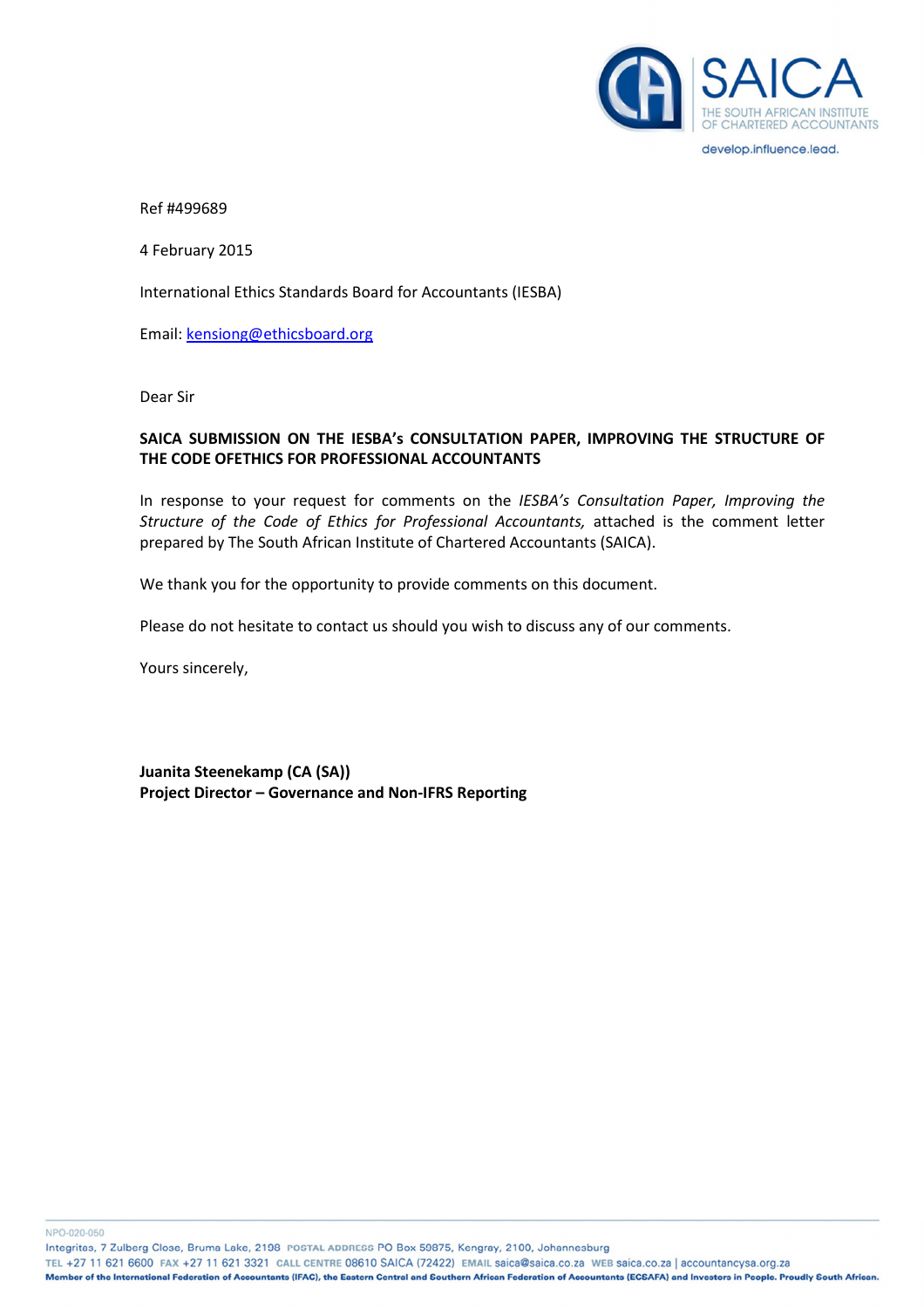#### RESPONSE TO REQUEST FOR SPECIFIC COMMENTS

1. Do you believe the approach outlined in this consultation paper, as reflected in the Illustrative examples, would be likely to achieve the IESBA's objective of making the code more understandable, if not why not and what approaches might be taken?

#### Response:

SAICA is of the view that the approach would make it clearer and easier for professional accountants to search and read the various sections.

SAICA would also support a rewrite of the Code as a reorganisation may not achieve the necessary objectives.

2. Do you believe the approach outlined in the consultation paper, as reflected in the illustrative examples would be likely to make the code more capable of being adopted into laws and regulations, effectively implemented and consistently applied? If not why not and what other approached may be taken?

#### Response:

Yes, it would. But in our view the Code should not be legislated as it is a code.

Consistency when dealing with ethics is not necessarily an objective the code setters should be trying to achieve, as application to a principle based code requires compliance to the spirit of the principles and each and every circumstance needs to be judged in context of the environment and factors at play, but rules around basic requirements like communication, documentation of reasons; implementing acceptable safeguards are helpful.

3. Do you have any comments on the suggestions as to the numbering and ordering of the content of the code (including the reversing of the order of the extant Part B and Part C) as set out in paragraph 20 of the consultation paper?

### Response:

SAICA agrees with the suggestion as it is logical, the first and second part are applicable to all members, so these sections should come first and the sections applicable to those in public practice are fewer so to include this section at the back would be acceptable.

4. Do you believe that issuing the provisions in the code as separate standards or rebranding the Code, for example as International Standards of Ethics, would achieve benefits such as improving the visibility or enforceability of the Code?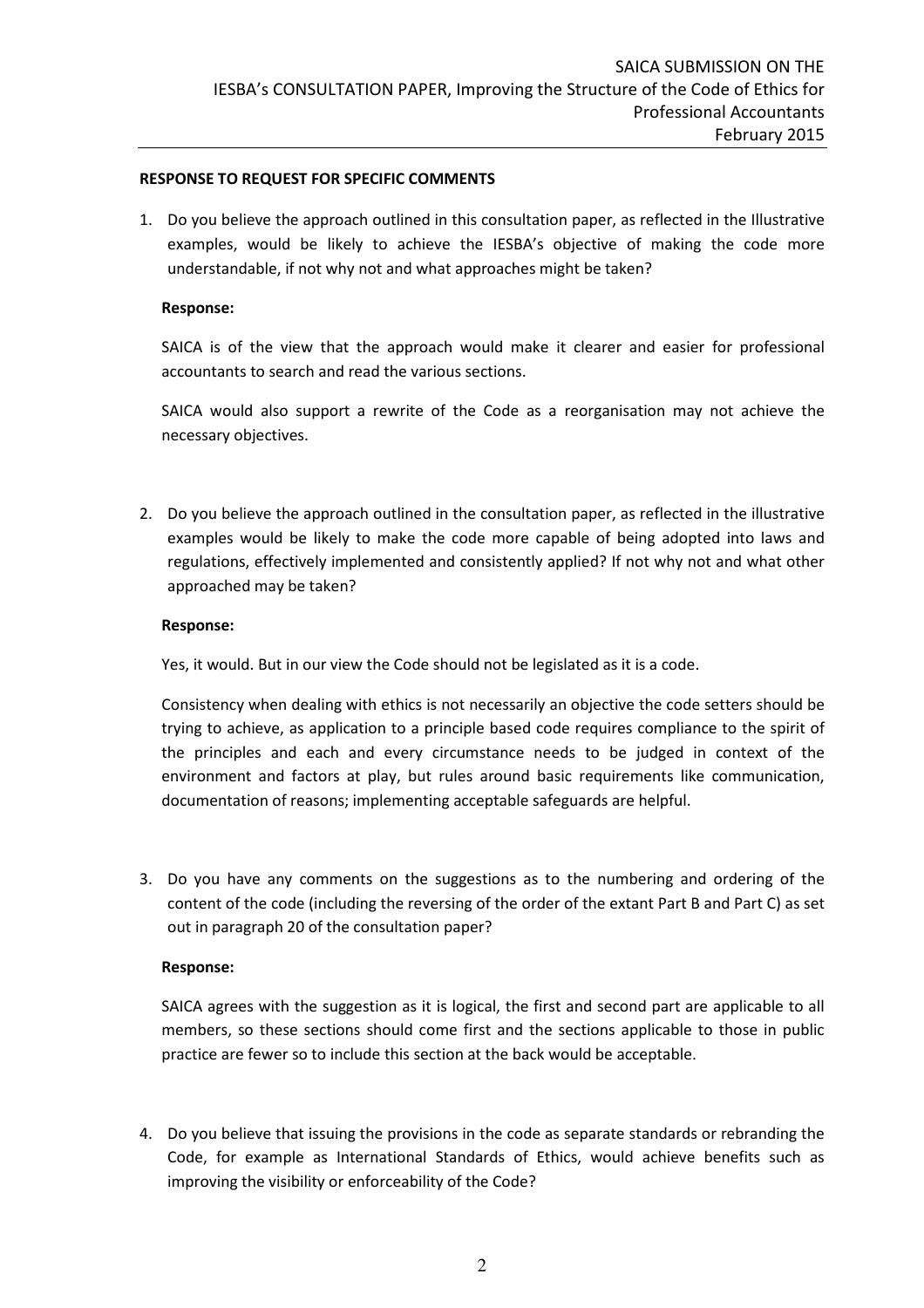### Response:

We do not support the separation of the Code into a number of different standards, because we are unconvinced that this would add incrementally to the decision-usefulness or understandability of the Code. As far as a rebranding exercise is concerned, insufficient information has been provided for us to make a considered judgment on the matter. Therefore, we reserve comment at this stage, pending the future provision of substantive details on what, exactly, the IESBA might propose in terms of "rebranding" the Code.

5. Do you believe that the suggestions as to the use of the language, as reflected in the illustrative examples are helpful? If not, why not?

## Response:

Yes, by simplifying complex grammatical structures it makes the Code more user friendly for individuals who do not come from accounting backgrounds. Avoiding passive voice wherever possible and simplifying sentence structure is welcome in documents in the nature of the Code. We agree with the comment that such an approach is particularly helpful when considering those readers whose first language is not English and for translators of the Code. However, the drafters of the proposed clarified Code need to be careful not to avoid the passive voice where it is most appropriate. Passive voice has a very definite function in a language and avoiding it excessively may result in more complexity in syntax than would otherwise be necessary.

6. Do you consider it necessary to clarify responsibility in the Code? If so do you consider that the illustrative approach to responsibility is an appropriate means to enhance the usability and enforceability of the Code? If not what approach would you recommend?

### Response:

Yes, by clarifying the responsibility in the Code, it assigns the monitoring power and authority to a specific individual in the firm who will ultimately take responsibility to ensure that the Code is being observed and adhered to.

7. Do you find the examples of responsible individuals illustrated in paragraph 33 useful?

# Response:

Yes. As stated above just a caution not to make the document too long and cumbersome, rather fewer good examples to illustrate the concepts, this is what has been done in Paragraph 33.